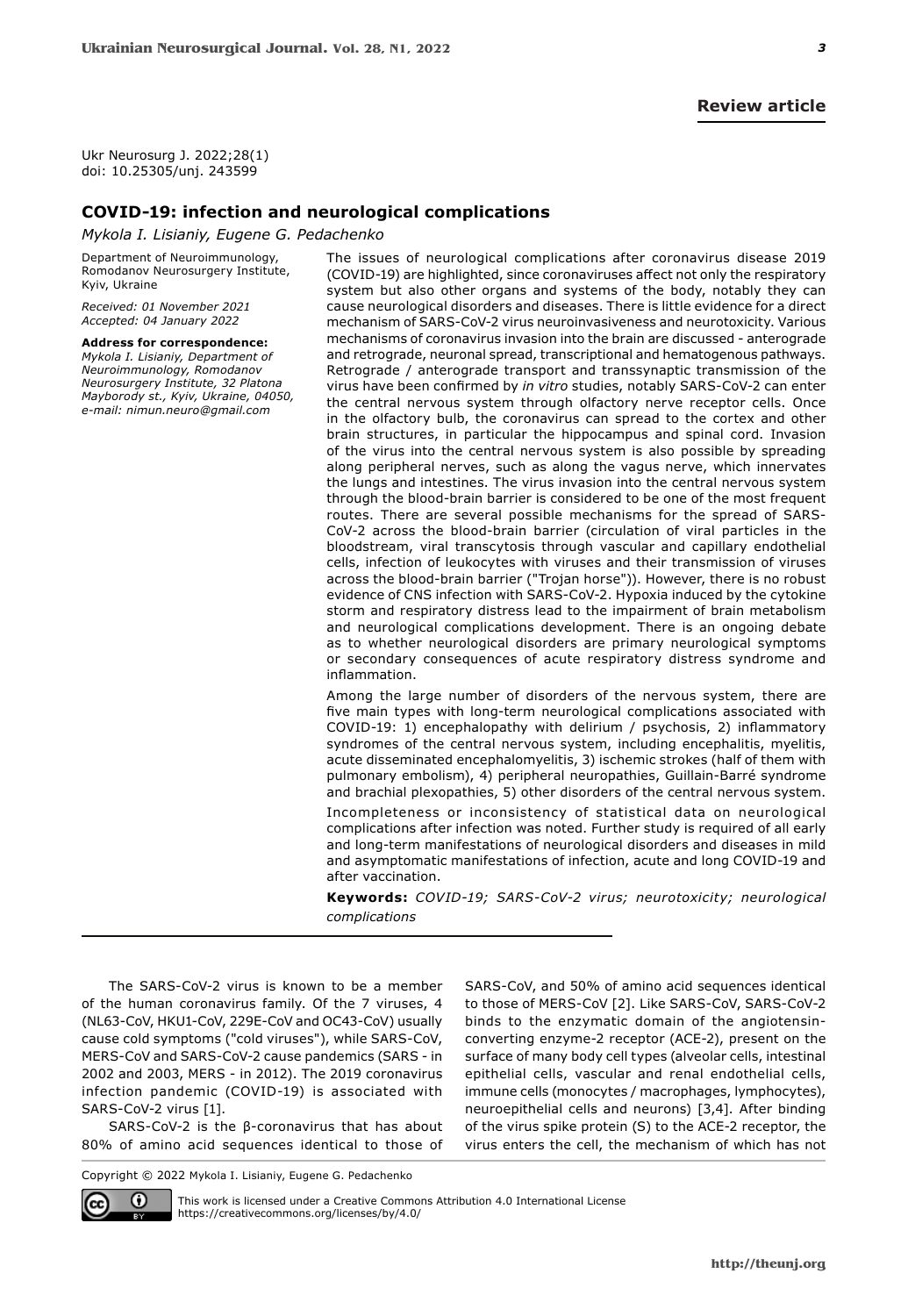been definitively elucidated [5-7]. SARS-CoV-2, despite being similar to other covid viruses, demonstrates differences due to their high binding affinity to the ACE-2 receptor [8]. SARS-CoV-2 S-protein is thought to be more positively charged than SARS-CoV, and the ACE-2 binding interface has a negative electrostatic potential. The electrostatic difference provides a stronger interaction between these proteins [9,10]. It is likely that increased S-protein binding affinity may lead to higher virulence of SARS-CoV-2 [11,12].

It is known that coronaviruses do not always affect only the respiratory system. They can also affect the central nervous system (CNS), leading to neurological damage and diseases. There is no evidence of a direct mechanism of neuroinvasiveness and neurotoxicity of SARS-CoV-2 [13]. In addition to systemic symptoms of the disease, such as cough, fever, respiratory complications, patients may have neurological disorders (headache, dizziness, hyposmia, myalgia, ataxia and convulsions) [14,15]. There are a large number of reports of cerebral edema, partial neurodegeneration and encephalitis in severe cases of COVID-19 [13,16,17]. Neuroinvasive ability has been demonstrated for most β-coronaviruses (SARS-CoV [20], MERS-CoV [21], 229E-CoV [22], OC43-CoV [23] and HEV [24]). Although the mechanisms of SARS-CoV-2 neuroinvasion have not been definitively elucidated, given the high similarity of viruses and common routes of infection (e.g., SARS-CoV), a similar route of virus entry into the brain may be characteristic of SARS-CoV-2. [19]. In the case of SARS-CoV-2 infection, hyposmia is one of the common symptoms [16] indicating olfactory dysfunction, probably due to infection of neuronal and non-neuronal cells in the olfactory system as well as cranial nerves [26,27]. Various mechanisms of coronavirus invasion into the brain are suggested, including anterograde and retrograde, neuronal spread, transcriptional [8,16,19,28] and hematogenous [29] pathways. Retrograde/ anterograde transport and transsynaptic transmission of the virus have been confirmed by *in vitro* studies in which SARS-CoV-2 was detected in neuronal soma and neurites using human brain organoids [27]. SARS-CoV-2 can enter the CNS through olfactory receptor cells, passing through the cribiform plate, contacting the second-order neurons of spherical glomeruli [28]. The passage of the virus along the olfactory nerve through the cribiform plate is called the "transcriptional pathway". Once in the olfactory bulb, the coronavirus can spread to the cortex and other brain structures, including the hippocampus and spinal cord [23]. It is also assumed that the virus can enter the CNS, spreading to peripheral nerves, for example, along the vagus nerve, which innervates the lungs and intestines [28]. There is no direct evidence for spread of SARS-CoV-2 along the vagus nerve. Further research should be carried out in this direction.

A hematogenous route of virus entry into the brain is widely discussed. The blood-brain barrier (BBB) is one of the most common routes for viruses to enter the CNS [58]. There are several possible mechanisms for the spread of SARS-CoV-2 through BBB: the circulation of viral particles in the bloodstream [25,29], viral transcytosis through vascular and capillary endothelial cells, infection of leukocytes with viruses and transmission of viruses through the BBB - a well-described mechanism "Trojan

horse" [31] and is characteristic for many other viruses. Once in the blood vessels, the virus enters the brain, and inside the microvessels, viral S-protein and the ACE-2 receptor on the capillary endothelium are bound, leading to virus transmission through the basolateral membrane [8,32]. Structural analysis showed that viruslike particles actively pass through endothelial cells of brain capillaries, suggesting that the hematogenous route is the most likely route of SARS-CoV-2 invasion [4]. In addition, SARS-CoV-2 causes a systemic inflammatory response and cytokine storm, which is accompanied by a significant disruption of BBB permeability [30,33]. Disruption of the barrier can lead to both virus permeability and infection of immune cells, which leads to an increase in the inflammatory response [34]. Possible infection of peripheral lymphocytes and macrophages with the virus allows them to be used as a means of spreading the infection, facilitating passage through the BBB into the meninges and vascular plexus [30,35]. One noteworthy claim, that the ability to infect leukocytes (mainly monocytes / macrophages) is also characteristic of other coronaviruses, namely 229E-CoV and SARS-CoV [36,37]. The "Trojan horse" mechanism usually suggests the extravasation of infected leukocytes into the meninges and cerebrospinal fluid [38]. However, there is no robust evidence of SARS-CoV-2 immune cell infection.

Hypoxia induced by a cytokine storm and respiratory distress lead to impaired brain metabolism and the development of neurological complications [29]. There is debate as to whether neurological disorders are primary neurological symptoms or secondary consequences of acute respiratory distress syndrome. Most often, neurological symptoms are predominantly nonspecific and short-lived (loss of smell and taste, headache, malaise, myalgia and dizziness). In moderate and severe cases, acute cerebrovascular disorders (strokes), impairment of consciousness, skeletal muscle damage occur. [39,40]. These early manifestations can be considered as a direct effect of the virus on the CNS [19, 41]. Unfortunately, recovery from an acute infection does not always mean the complete disappearance of the virus. If the infection becomes chronic, it can lead to long-term consequences, in particular, chronic neurological disorders and disease [29]. Some authors report the persistence of coronaviruses in the CNS and other body tissues [39]. Thus, MHV-CoV RNA was detected in the brain of mice even 10-12 months after infection. Chronic demyelination of the CNS persists for 90 days after infection with the virus, and the virus is detected in demyelinated axons 16 months after infection [43]. These experimental studies are confirmed by clinical observations. Thus, the neurotropic viral infection led to an exacerbation of the inflammatory response in the brain, leading to encephalitis or an autoimmune reaction (i.e., demyelination) in patients with COVID-19 [26,30]. There are publications of cases of Guillain-Barré and Miller-Fischer syndromes without detection of SARS-CoV-2 in spinal cord samples, which confirms the role of inflammatory and autoimmune response in neurological manifestations [44,45]. Regardless of whether the impairment of the immune response persists after the end of the disease and the release of the body from the virus, neurological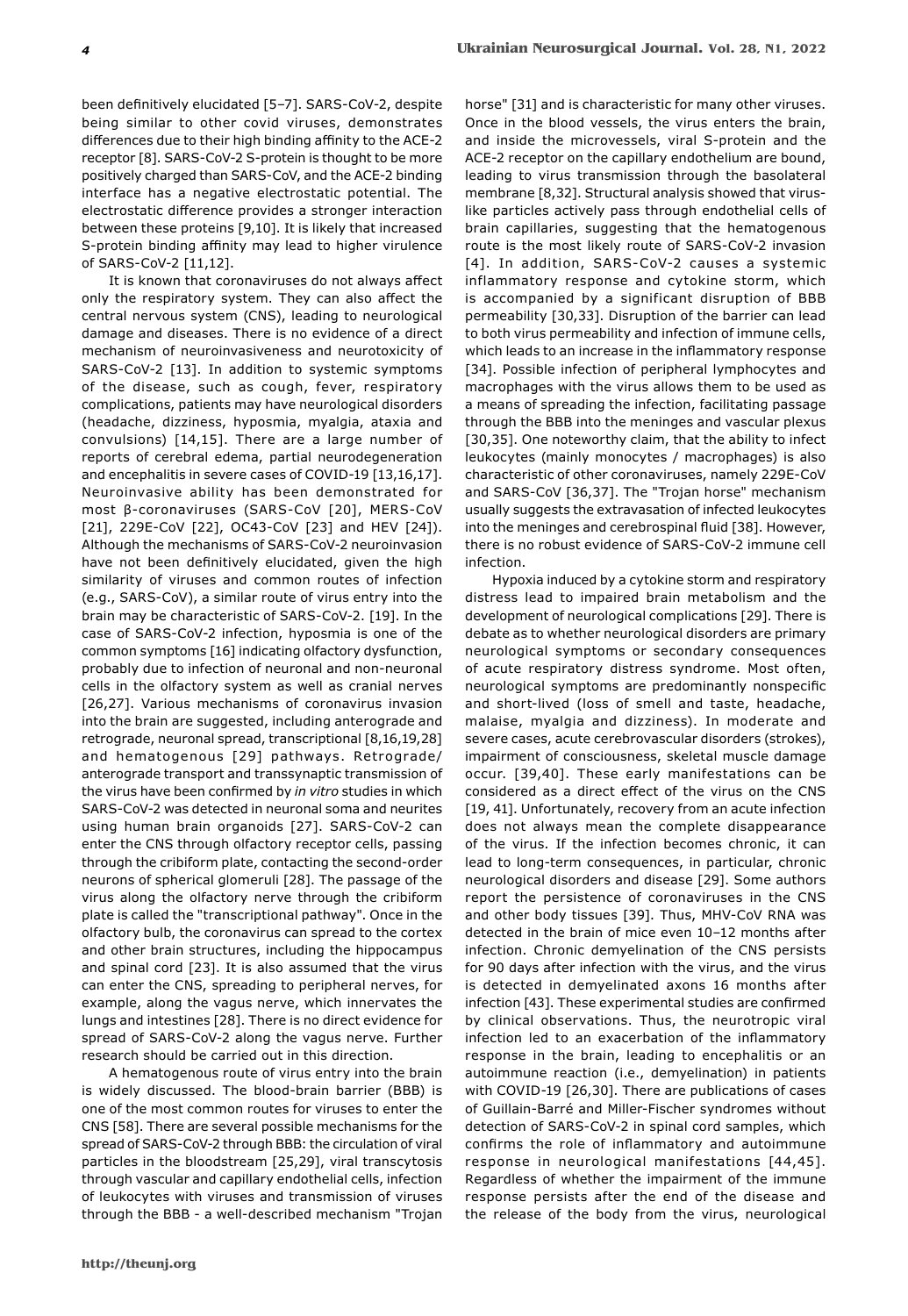disorders can develop, including dementia, depression, and anxiety [46]. Although a direct link between SARS-CoV-2 and cognitive impairment has not been unequivocally proven, viral neurotropism and the longterm neurological manifestations described confirm this possible relevance. Thus, complaints of cognitive impairment have been reported following SARS-CoV-2 infection, particularly 10–35 days after discharge from hospital [41]. A number of cohort studies have reported changes in neurological and mental status, such as the development of encephalopathy, encephalitis, psychosis in patients aged 23 to 94 years, which predominated in elderly patients [48]. It is still not clear whether the neurological symptoms of COVID-19 are the result of neuroinflammation caused by a cytokine storm and immune disorders, or selective viral damage to parts of the brain. However, these CNS damage and immune system disorders can significantly affect the long-term neurological consequences, in particular, the development of neuropsychiatric disorders.

There is an increasing number of publications on neurological disorders in COVID-19. Therefore, it is impossible to provide accurate statistical data on the nature and frequency of these complications. Many publications are controversial due to the small number of observations and incomplete examination of patients. In 2021, a meta-analysis of data from 44 articles on neurological complications after infection was performed, analyzing a sample of 13,480 patients of all ages with a different clinical course of COVID-19. The mean age of patients was 50.3 years. Of the neurological complications, myalgia (22.2%), taste perversion (19.6%), olfactory disturbance (18.3%), headache (12.1%), dizziness (11.3%), encephalopathy or cognitive dysfunction (9.4%), ataxia or movement disorders (2.1%). About 2.5% of patients with COVID-19 suffered from acute cerebrovascular disease (ischemic stroke, intracerebral hemorrhage, and cerebral venous sinus thrombosis). One third of patients (31.1%) were seriously injured, of whom 20.6% were hospitalized in the intensive care unit. About 37.4% of patients had concomitant pathology, 5.7% - had a neurological disease before infection. Muscle pain and clinically significant muscle damage, as evidenced by elevated levels of creatine kinase and lactate dehydrogenase, occupied the first place among the complications in severe course of the disease. This may be due to the direct effect of the virus on skeletal muscles expressing the ACE-2 receptor [50,51], or a mediated response to an inflammatory response system identified by a cytokine storm and muscle tissue damage [52-55]. It is assumed that the occurrence of anosmia in patients with COVID-19 is associated with a high expression of genes responsible for the invasion of SARS-CoV-2 on the epithelial cells of the nasal mucosa [51]. These findings may explain why taste and smell disorders may sometimes be the only signs or very early symptoms of COVID-19 [51,52]. Although other explanations are possible, such as edema, impaired mucous microcirculation, nerve signal transmission block, and so on. The increased risk of ischemic stroke and venous sinus thrombosis [56] is explained by various mechanisms - hypercoagulation [57,58], high systemic inflammatory response, cytokine storm, vascular endothelial damage [59], heart disorder

leading to cerebral embolism [60]. The pathophysiological mechanisms underlying cerebrovascular events in COVID-19 need further study. There is a biological rationale for vasculopathy with SARS-CoV-2 damage to the endothelium of the vascularature of the brain and the whole body, reminiscent of cerebrovascular events such as coagulopathy, characteristic of stroke in sepsis [49]. To prove this, comprehensive studies with control groups (patients hospitalized with COVID-19 but without cerebrovascular disorders and patients with cerebrovascular disorders without COVID-19) should be performed.

Among a large number of disorders of the nervous system, there are five main types of long-term neurological complications associated with COVID-19: 1) encephalopathy with delirium / psychosis in the absence of characteristic changes on magnetic resonance imaging or cerebrospinal fluid, 2) inflammatory syndromes of the central nervous system, in particular encephalitis, myelitis, acute disseminated encephalomyelitis, which is often hemorrhagic, 3) ischemic strokes (half of them with pulmonary embolism), 4) peripheral neuropathies, including Guillain-Barré syndrome and brachial plexopathies, 5) other disorders of the central nervous system [62]. There are also indications that neurological disorders may occur before the classic signs of COVID-19, such as fever, cough, nasal congestion, so timely diagnosis is required, taking into account the possible neurological manifestations of COVID-19.

 A review of 42 publications (late 2019 - early 2020) identified 82 cases of COVID-19 with serious neurological complications [63]. All patients had positive results of polymerase chain reaction of nasopharyngeal swabs for the presence of SARS-CoV-2, two patients - cerebrospinal fluid. Cerebrovascular strokes were detected in 40 (48.8%) patients, neuromuscular disorders in 23 (28.0%), and CNS complications related to infection or inflammation of the brain in 19 (23.0%) patients. Сonsequences of diseases were different: 27 (32.9%) patients recovered, 15 (18.3%) had good results, 21 (25.6%) had poor results, and 15 (18.3%) died. Thus, in more than 40.0% of patients the results of treatment of neurological complications were unsatisfactory. The long-term effects of COVID-19-related damage and / or nervous system dysfunction are unknown. Some reports [45,46] describe persistent symptoms of the disease several months after the infection has disappeared, including smell and / or taste disorders, chronic fatigue, and impaired recognition. Long-term complications of infection are referred to as "post-acute" sequelae of COVID-19 (PASC), or Long COVID. There is little direct evidence of such complications. Similar neurological disorders are observed in other viral infections that cause neurological diseases (human immunodeficiency virus, West Nile virus, herpes and picornaviruses). It is unclear whether SARS-CoV-2 directly affects neurons or other CNS cells, and if so, whether the virus will be destroyed in these cells and brain regions after "recovery" from COVID-19 [64]. In pathological examination of the tissues of patients who "recovered" from the infection, but died for other reasons, an active virus in the lung tissue was revealed [64]. Findings suggest that the virus does not disappear from the body after "recovery" in some patients, but remains in the mucous membrane of the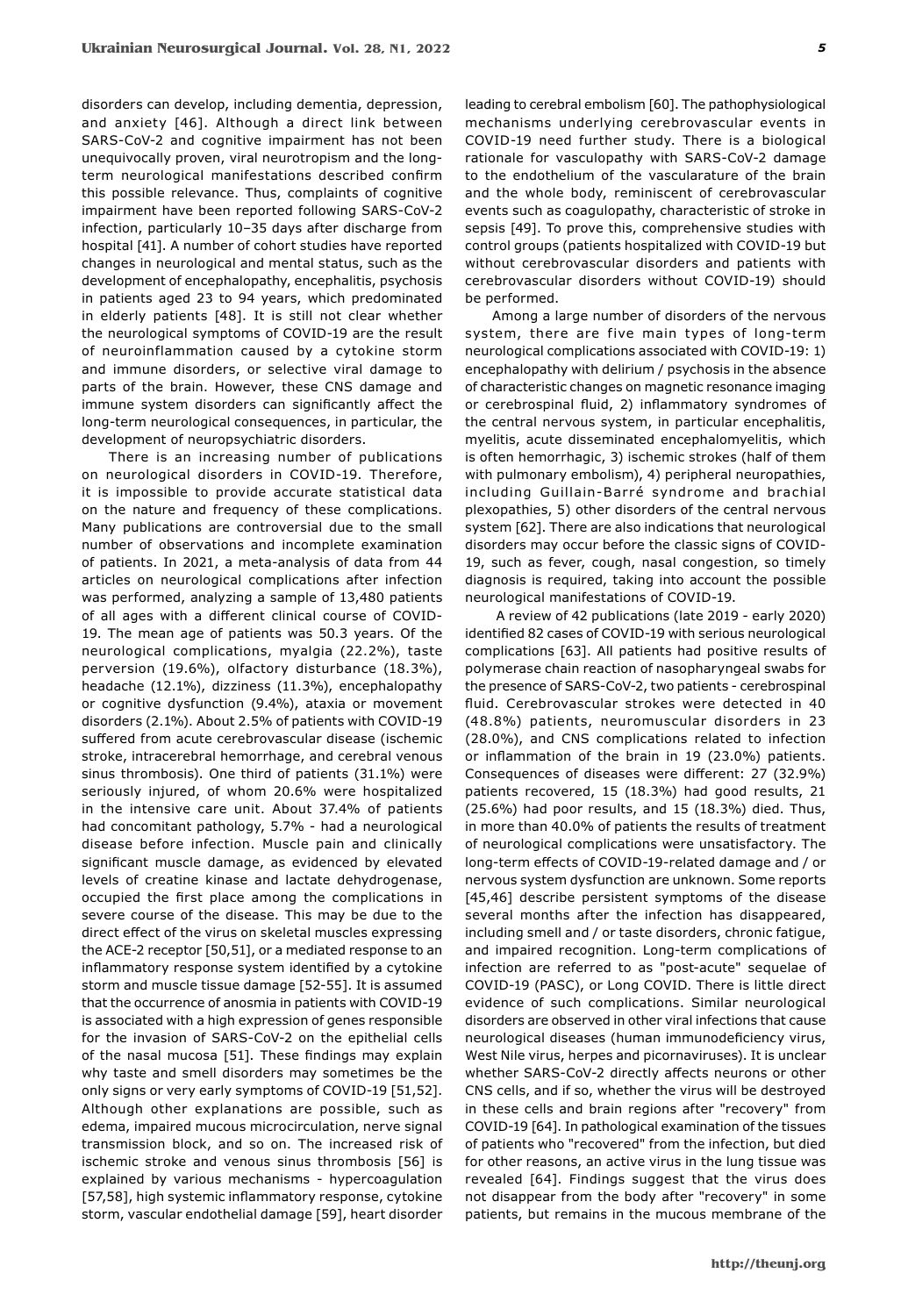upper respiratory tract, which increases the likelihood that SARS-CoV-2 can escape from immune surveillance and exist in the body for a long time [64]. If the replicative virus persists in the CNS after clinical recovery, it can have serious consequences for the brain. Even the presence of an abortive infection or an inflammatory response to the virus can adversely affect cell function. The above results of several literature reviews indicate not only the insufficiency or inconsistency of statistical data as for neurological complications after infection, but also the need for further study of all early and late manifestations of neurological disorders and diseases in COVID-19, clarification of the mechanisms of their development and treatment methods taking into account pathogenesis and clinical forms of infection.

Thus, it is necessary to study many issues related to neurological complications after COVID-19, notably the neuroinvasive and neurotropic properties of the virus, the mechanisms of direct or indirect action of the virus on the nervous system, the role of neuroinflammation and immunopathological responses, the nature of neurological disorders in mild and asymptomatic manifestations of infection, acute and Long COVID-19 and after vaccination.

## **Information disclosure**

*Conflict of interest*

The authors declare no conflict of interest. *Ethical approval*

This article is a literature review, therefore no ethics committee approval was required.

*Funding*

The study was conducted without sponsorship.

## **References**

- 1. Zhou Z, Kang H, Li S, Zhao X. Understanding the neurotropic characteristics of SARS-CoV-2: from neurological manifestations of COVID-19 to potential neurotropic mechanisms. J Neurol. 2020 Aug;267(8):2179-2184. doi: 10.1007/s00415-020- 09929-7. Epub 2020 May 26. PMID: 32458193; PMCID: PMC7249973.
- 2. Lu R, Zhao X, Li J, Niu P, Yang B, Wu H, Wang W, Song H, Huang B, Zhu N, Bi Y, Ma X, Zhan F, Wang L, Hu T, Zhou H, Hu Z, Zhou W, Zhao L, Chen J, Meng Y, Wang J, Lin Y, Yuan J, Xie Z, Ma J, Liu WJ, Wang D, Xu W, Holmes EC, Gao GF, Wu G, Chen W, Shi W, Tan W. Genomic characterisation and epidemiology of 2019 novel coronavirus: implications for virus origins and receptor binding. Lancet. 2020 Feb 22;395(10224):565- 574. doi: 10.1016/S0140-6736(20)30251-8. Epub 2020 Jan 30. PMID: 32007145; PMCID: PMC7159086.
- 3. Lukiw WJ, Pogue A, Hill JM. SARS-CoV-2 Infectivity and Neurological Targets in the Brain. Cell Mol Neurobiol (2020) 1–8. 10.1007/s10571-020-00947-7 [PMC free article] [PubMed] [CrossRef][Google Scholar]
- 4. Paniz-Mondolfi A, Bryce C, Grimes Z, Gordon RE, Reidy J, Lednicky J, Sordillo EM, Fowkes M. Central nervous system involvement by severe acute respiratory syndrome coronavirus-2 (SARS-CoV-2). J Med Virol. 2020 Jul;92(7):699-702. doi: 10.1002/jmv.25915. PMID: 32314810; PMCID: PMC7264598.
- 5. Millet JK, Whittaker GR. Physiological and molecular triggers for SARS-CoV membrane fusion and entry into host cells. Virology. 2018 Apr;517:3-8. doi: 10.1016/j. virol.2017.12.015. Epub 2017 Dec 21. PMID: 29275820;

PMCID: PMC7112017.

- 6. Matías-Guiu J, Gomez-Pinedo U, Montero-Escribano P, Gomez-Iglesias P, Porta-Etessam J, Matias-Guiu JA. Should we expect neurological symptoms in the SARS-CoV-2 epidemic? Neurologia (Engl Ed). 2020 Apr;35(3):170-175. English, Spanish. doi: 10.1016/j. nrl.2020.03.001. Epub 2020 Apr 6. PMID: 32299636; PMCID: PMC7136883.
- 7. Yang N, Shen HM. Targeting the Endocytic Pathway and Autophagy Process as a Novel Therapeutic Strategy in COVID-19. Int J Biol Sci. 2020 Mar 15;16(10):1724-1731. doi: 10.7150/ijbs.45498. PMID: 32226290; PMCID: PMC7098027.
- 8. Sanclemente-Alaman I, Moreno-Jiménez L, Benito-Martín MS, Canales-Aguirre A, Matías-Guiu JA, Matías-Guiu J, Gómez-Pinedo U. Experimental Models for the Study of Central Nervous System Infection by SARS-CoV-2. Front Immunol. 2020 Aug 28;11:2163. doi: 10.3389/fimmu.2020.02163. PMID: 32983181; PMCID: PMC7485091.
- 9. Baig AM, Khaleeq A, Ali U, Syeda H. Evidence of the COVID-19 Virus Targeting the CNS: Tissue Distribution, Host-Virus Interaction, and Proposed Neurotropic Mechanisms. ACS Chem Neurosci. 2020 Apr 1;11(7):995- 998. doi: 10.1021/acschemneuro.0c00122. Epub 2020 Mar 13. PMID: 32167747; PMCID: PMC7094171.
- 10. Amin M, Sorour MK, Kasry A. Comparing the Binding Interactions in the Receptor Binding Domains of SARS-CoV-2 and SARS-CoV. J Phys Chem Lett. 2020 Jun 18;11(12):4897-4900. doi: 10.1021/acs. jpclett.0c01064. Epub 2020 Jun 9. PMID: 32478523; PMCID: PMC7294866.
- 11. Hassanzadeh K, Perez Pena H, Dragotto J, Buccarello L, Iorio F, Pieraccini S, Sancini G, Feligioni M. Considerations around the SARS-CoV-2 Spike Protein with Particular Attention to COVID-19 Brain Infection and Neurological Symptoms. ACS Chem Neurosci. 2020 Aug 5;11(15):2361-2369. doi: 10.1021/ acschemneuro.0c00373. Epub 2020 Jul 21. PMID: 32627524; PMCID: PMC7374936.
- 12. Gussow AB, Auslander N, Faure G, Wolf YI, Zhang F, Koonin EV. Genomic determinants of pathogenicity in SARS-CoV-2 and other human coronaviruses. Proc Natl Acad Sci U S A. 2020 Jun 30;117(26):15193-15199. doi: 10.1073/pnas.2008176117. Epub 2020 Jun 10. PMID: 32522874; PMCID: PMC7334499.
- 13. Yan R, Zhang Y, Li Y, Xia L, Guo Y, Zhou Q. Structural basis for the recognition of SARS-CoV-2 by full-length human ACE2. Science. 2020 Mar 27;367(6485):1444- 1448. doi: 10.1126/science.abb2762. Epub 2020 Mar 4. PMID: 32132184; PMCID: PMC7164635.
- 14. Wang L, Shen Y, Li M, Chuang H, Ye Y, Zhao H, Wang H. Clinical manifestations and evidence of neurological involvement in 2019 novel coronavirus SARS-CoV-2: a systematic review and meta-analysis. J Neurol. 2020 Oct;267(10):2777-2789. doi: 10.1007/s00415-020- 09974-2. Epub 2020 Jun 11. PMID: 32529575; PMCID: PMC7288253.
- 15. Acharya A, Kevadiya BD, Gendelman HE, Byrareddy SN. SARS-CoV-2 Infection Leads to Neurological Dysfunction. J Neuroimmune Pharmacol. 2020 Jun;15(2):167-173. doi: 10.1007/s11481-020-09924- 9. Epub 2020 May 23. PMID: 32447746; PMCID: PMC7244399.
- 16. Rothan HA, Byrareddy SN. The epidemiology and pathogenesis of coronavirus disease (COVID-19) outbreak. J Autoimmun. 2020 May;109:102433. doi: 10.1016/j.jaut.2020.102433. Epub 2020 Feb 26. PMID: 32113704; PMCID: PMC7127067.
- 17. Chen X, Laurent S, Onur OA, Kleineberg NN, Fink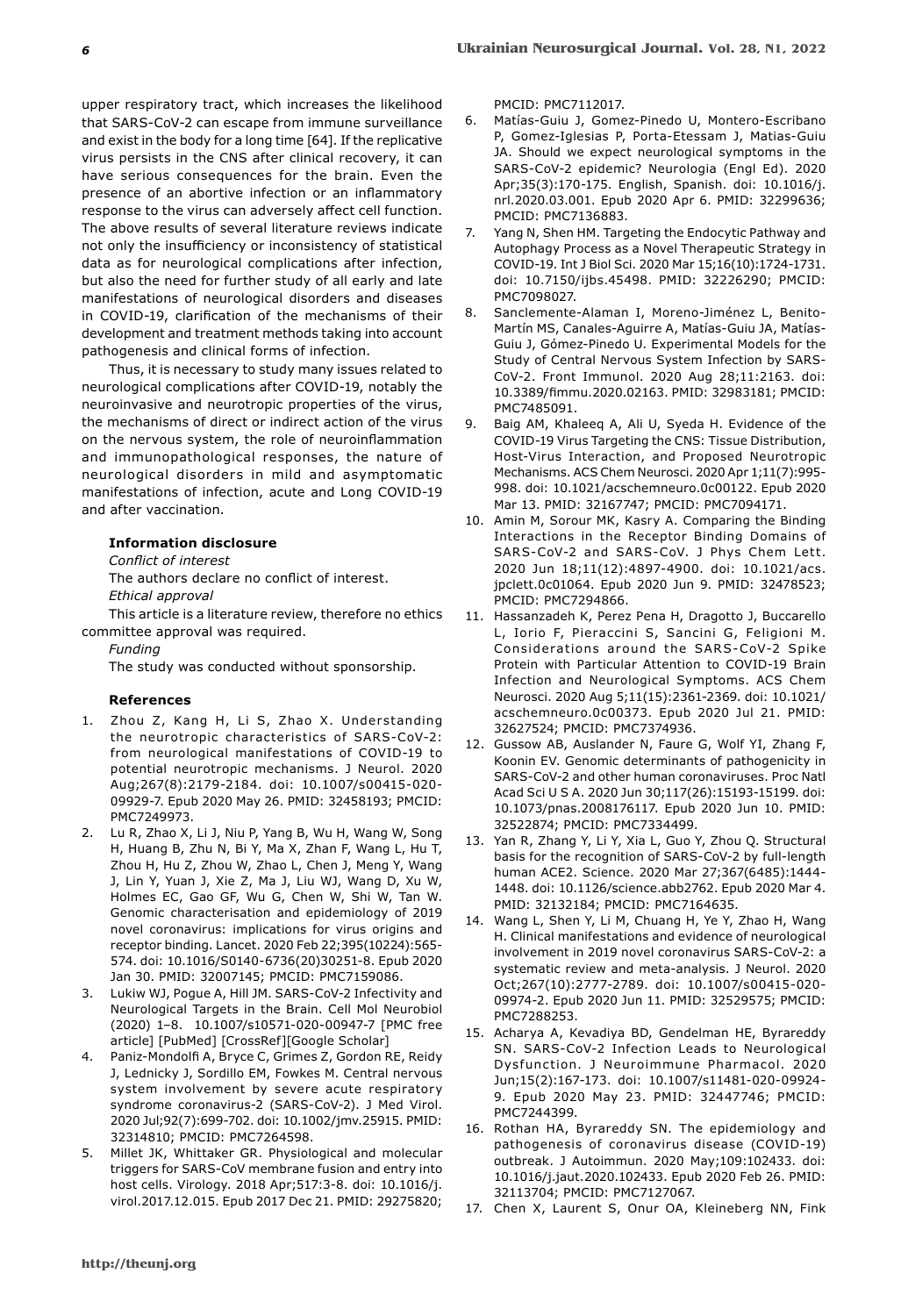GR, Schweitzer F, Warnke C. A systematic review of neurological symptoms and complications of COVID-19. J Neurol. 2021 Feb;268(2):392-402. doi: 10.1007/ s00415-020-10067-3. Epub 2020 Jul 20. PMID: 32691236; PMCID: PMC7370630.

- 18. Helms J, Kremer S, Merdji H, Clere-Jehl R, Schenck M, Kummerlen C, Collange O, Boulay C, Fafi-Kremer S, Ohana M, Anheim M, Meziani F. Neurologic Features in Severe SARS-CoV-2 Infection. N Engl J Med. 2020 Jun 4;382(23):2268-2270. doi: 10.1056/ NEJMc2008597. Epub 2020 Apr 15. PMID: 32294339; PMCID: PMC7179967.
- 19. Zhang BZ, Chu H, Han S, Shuai H, Deng J, Hu YF, Gong HR, Lee AC, Zou Z, Yau T, Wu W, Hung IF, Chan JF, Yuen KY, Huang JD. SARS-CoV-2 infects human neural progenitor cells and brain organoids. Cell Res. 2020 Oct;30(10):928-931. doi: 10.1038/s41422-020- 0390-x. Epub 2020 Aug 4. PMID: 32753756; PMCID: PMC7399356.
- 20. Li YC, Bai WZ, Hashikawa T. The neuroinvasive potential of SARS-CoV2 may play a role in the respiratory failure of COVID-19 patients. J Med Virol. 2020 Jun;92(6):552- 555. doi: 10.1002/jmv.25728. Epub 2020 Mar 11. PMID: 32104915; PMCID: PMC7228394.
- 21. Glass WG, Subbarao K, Murphy B, Murphy PM. Mechanisms of host defense following severe acute respiratory syndrome-coronavirus (SARS-CoV) pulmonary infection of mice. J Immunol. 2004 Sep 15;173(6):4030-9. doi: 10.4049/jimmunol.173.6.4030. PMID: 15356152.
- 22. Li K, Wohlford-Lenane C, Perlman S, Zhao J, Jewell AK, Reznikov LR, Gibson-Corley KN, Meyerholz DK, McCray PB Jr. Middle East Respiratory Syndrome Coronavirus Causes Multiple Organ Damage and Lethal Disease in Mice Transgenic for Human Dipeptidyl Peptidase 4. J Infect Dis. 2016 Mar 1;213(5):712-22. doi: 10.1093/ infdis/jiv499. Epub 2015 Oct 20. PMID: 26486634; PMCID: PMC4747621.
- 23. Talbot PJ, Ekandé S, Cashman NR, Mounir S, Stewart JN. Neurotropism of human coronavirus 229E. Adv Exp Med Biol. 1993;342:339-46. doi: 10.1007/978-1-4615- 2996-5\_52. PMID: 8209751.
- 24. Dubé M, Le Coupanec A, Wong AHM, Rini JM, Desforges M, Talbot PJ. Axonal Transport Enables Neuron-to-Neuron Propagation of Human Coronavirus OC43. J Virol. 2018 Aug 16;92(17):e00404-18. doi: 10.1128/ JVI.00404-18. PMID: 29925652; PMCID: PMC6096804.
- 25. Li YC, Bai WZ, Hirano N, Hayashida T, Taniguchi T, Sugita Y, Tohyama K, Hashikawa T. Neurotropic virus tracing suggests a membranous-coating-mediated mechanism for transsynaptic communication. J Comp Neurol. 2013 Jan 1;521(1):203-12. doi: 10.1002/cne.23171. PMID: 22700307; PMCID: PMC7162419.
- 26. Brann DH, Tsukahara T, Weinreb C, Lipovsek M, Van den Berge K, Gong B, Chance R, Macaulay IC, Chou HJ, Fletcher RB, Das D, Street K, de Bezieux HR, Choi YG, Risso D, Dudoit S, Purdom E, Mill J, Hachem RA, Matsunami H, Logan DW, Goldstein BJ, Grubb MS, Ngai J, Datta SR. Non-neuronal expression of SARS-CoV-2 entry genes in the olfactory system suggests mechanisms underlying COVID-19-associated anosmia. Sci Adv. 2020 Jul 31;6(31):eabc5801. doi: 10.1126/ sciadv.abc5801. Epub 2020 Jul 24. PMID: 32937591.
- 27. Bullen CK, Hogberg HT, Bahadirli-Talbott A, Bishai WR, Hartung T, Keuthan C, Looney MM, Pekosz A, Romero JC, Sillé FCM, Um P, Smirnova L. Infectability of human BrainSphere neurons suggests neurotropism of SARS-CoV-2. ALTEX. 2020;37(4):665-671. doi: 10.14573/ altex.2006111. Epub 2020 Jun 26. PMID: 32591839.
- 28. Yavarpour-Bali H, Ghasemi-Kasman M. Update on

neurological manifestations of COVID-19. Life Sci. 2020 Sep 15;257:118063. doi: 10.1016/j.lfs.2020.118063. Epub 2020 Jul 9. PMID: 32652139; PMCID: PMC7346808.

- 29. Zubair AS, McAlpine LS, Gardin T, Farhadian S, Kuruvilla DE, Spudich S. Neuropathogenesis and Neurologic Manifestations of the Coronaviruses in the Age of Coronavirus Disease 2019: A Review. JAMA Neurol. 2020 Aug 1;77(8):1018-1027. doi: 10.1001/ jamaneurol.2020.2065. PMID: 32469387; PMCID: PMC7484225.
- 30. Iadecola C, Anrather J, Kamel H. Effects of COVID-19 on the Nervous System. Cell. 2020 Oct 1;183(1):16-27. e1. doi: 10.1016/j.cell.2020.08.028. Epub 2020 Aug 19. PMID: 32882182; PMCID: PMC7437501.
- 31. Kim WK, Corey S, Alvarez X, Williams K. Monocyte/ macrophage traffic in HIV and SIV encephalitis. J Leukoc Biol. 2003 Nov;74(5):650-6. doi: 10.1189/jlb.0503207. Epub 2003 Aug 11. PMID: 12960230.
- 32. Dey J, Alam MT, Chandra S, Gupta J, Ray U, Srivastava AK, Tripathi PP. Neuroinvasion of SARS-CoV-2 may play a role in the breakdown of the respiratory center of the brain. J Med Virol. 2021 Mar;93(3):1296-1303. doi: 10.1002/jmv.26521. Epub 2020 Sep 28. PMID: 32964419.
- 33. Li Z, Liu T, Yang N, Han D, Mi X, Li Y, Liu K, Vuylsteke A, Xiang H, Guo X. Neurological manifestations of patients with COVID-19: potential routes of SARS-CoV-2 neuroinvasion from the periphery to the brain. Front Med. 2020 Oct;14(5):533-541. doi: 10.1007/s11684- 020-0786-5. Epub 2020 May 4. PMID: 32367431; PMCID: PMC7197033.
- 34. Al-Obaidi MMJ, Bahadoran A, Wang SM, Manikam R, Raju CS, Sekaran SD. Disruption of the blood brain barrier is vital property of neurotropic viral infection of the central nervous system. Acta Virol. 2018;62(1):16- 27. doi: 10.4149/av\_2018\_102. PMID: 29521099.
- 35. Miner JJ, Diamond MS. Mechanisms of restriction of viral neuroinvasion at the blood-brain barrier. Curr Opin Immunol. 2016 Feb;38:18-23. doi: 10.1016/j. coi.2015.10.008. Epub 2015 Nov 16. PMID: 26590675; PMCID: PMC4715944.
- 36. Gu J, Gong E, Zhang B, Zheng J, Gao Z, Zhong Y, Zou W, Zhan J, Wang S, Xie Z, Zhuang H, Wu B, Zhong H, Shao H, Fang W, Gao D, Pei F, Li X, He Z, Xu D, Shi X, Anderson VM, Leong AS. Multiple organ infection and the pathogenesis of SARS. J Exp Med. 2005 Aug 1;202(3):415-24. doi: 10.1084/jem.20050828. Epub 2005 Jul 25. PMID: 16043521; PMCID: PMC2213088.
- 37. Desforges M, Miletti TC, Gagnon M, Talbot PJ. Activation of human monocytes after infection by human coronavirus 229E. Virus Res. 2007 Dec;130(1-2):228- 40. doi: 10.1016/j.virusres.2007.06.016. Epub 2007 Jul 31. PMID: 17669539; PMCID: PMC7114174.
- 38. Barrantes FJ. Central Nervous System Targets and Routes for SARS-CoV-2: Current Views and New Hypotheses. ACS Chem Neurosci. 2020 Sep 16;11(18):2793-2803. doi: 10.1021/acschemneuro.0c00434. Epub 2020 Aug 26. PMID: 32845609; PMCID: PMC7460807.
- 39. Yachou Y, El Idrissi A, Belapasov V, Ait Benali S. Neuroinvasion, neurotropic, and neuroinflammatory events of SARS-CoV-2: understanding the neurological manifestations in COVID-19 patients. Neurol Sci. 2020 Oct;41(10):2657-2669. doi: 10.1007/s10072-020- 04575-3. Epub 2020 Jul 28. PMID: 32725449; PMCID: PMC7385206.
- 40. Mao L, Jin H, Wang M, Hu Y, Chen S, He Q, Chang J, Hong C, Zhou Y, Wang D, Miao X, Li Y, Hu B. Neurologic Manifestations of Hospitalized Patients With Coronavirus Disease 2019 in Wuhan, China. JAMA Neurol. 2020 Jun 1;77(6):683-690. doi: 10.1001/jamaneurol.2020.1127.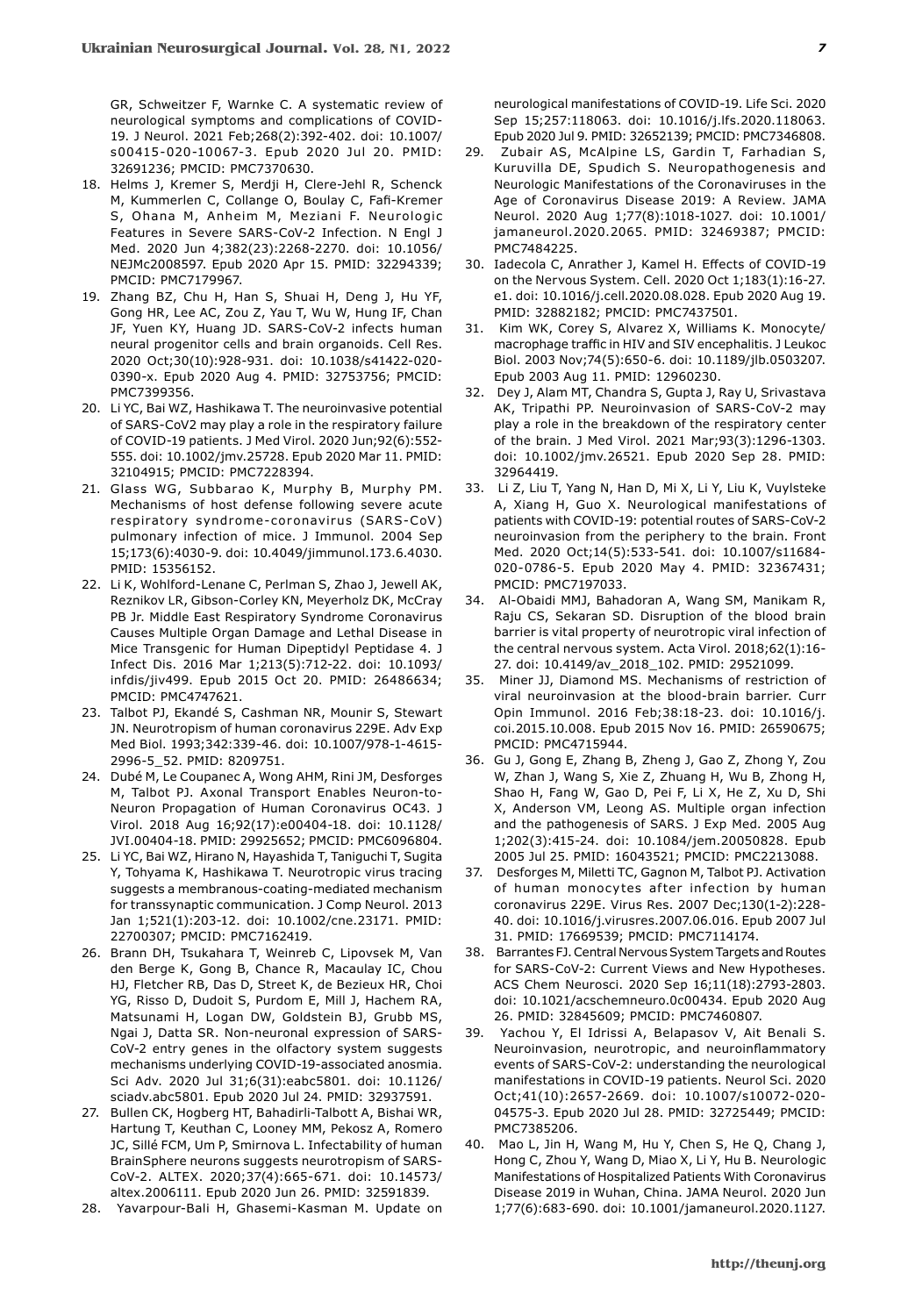PMID: 32275288; PMCID: PMC7149362.

- 41. Almeria M, Cejudo JC, Sotoca J, Deus J, Krupinski J. Cognitive profile following COVID-19 infection: Clinical predictors leading to neuropsychological impairment. Brain Behav Immun Health. 2020 Dec;9:100163. doi: 10.1016/j.bbih.2020.100163. Epub 2020 Oct 22. PMID: 33111132; PMCID: PMC7581383.
- 42. Jacomy H, Fragoso G, Almazan G, Mushynski WE, Talbot PJ. Human coronavirus OC43 infection induces chronic encephalitis leading to disabilities in BALB/C mice. Virology. 2006 Jun 5;349(2):335-46. doi: 10.1016/j. virol.2006.01.049. Epub 2006 Mar 9. PMID: 16527322; PMCID: PMC7111850.
- 43. Matthews AE, Weiss SR, Paterson Y. Murine hepatitis virus--a model for virus-induced CNS demyelination. J Neurovirol. 2002 Apr;8(2):76-85. doi: 10.1080/13550280290049534. PMID: 11935460; PMCID: PMC7095071.
- 44. Ellul MA, Benjamin L, Singh B, Lant S, Michael BD, Easton A, Kneen R, Defres S, Sejvar J, Solomon T. Neurological associations of COVID-19. Lancet Neurol. 2020 Sep;19(9):767-783. doi: 10.1016/S1474- 4422(20)30221-0. Epub 2020 Jul 2. PMID: 32622375; PMCID: PMC7332267.
- 45. Groiss SJ, Balloff C, Elben S, Brandenburger T, Müttel T, Kindgen-Milles D, Vollmer C, Feldt T, Kunstein A, Ole Jensen BE, Hartung HP, Schnitzler A, Albrecht P. Prolonged Neuropsychological Deficits, Central Nervous System Involvement, and Brain Stem Affection After COVID-19-A Case Series. Front Neurol. 2020 Nov 5;11:574004. doi: 10.3389/fneur.2020.574004. PMID: 33224088; PMCID: PMC7674620.
- 46. Rogers JP, Chesney E, Oliver D, Pollak TA, McGuire P, Fusar-Poli P, Zandi MS, Lewis G, David AS. Psychiatric and neuropsychiatric presentations associated with severe coronavirus infections: a systematic review and meta-analysis with comparison to the COVID-19 pandemic. Lancet Psychiatry. 2020 Jul;7(7):611-627. doi: 10.1016/S2215-0366(20)30203-0. Epub 2020 May 18. PMID: 32437679; PMCID: PMC7234781.
- Bougakov D, Podell K, Goldberg E. Multiple Neuroinvasive Pathways in COVID-19. Mol Neurobiol. 2021 Feb;58(2):564-575. doi: 10.1007/s12035-020- 02152-5. Epub 2020 Sep 29. PMID: 32990925; PMCID: PMC7523266.
- 48. Varatharaj A, Thomas N, Ellul MA, Davies NWS, Pollak TA, Tenorio EL, Sultan M, Easton A, Breen G, Zandi M, Coles JP, Manji H, Al-Shahi Salman R, Menon DK, Nicholson TR, Benjamin LA, Carson A, Smith C, Turner MR, Solomon T, Kneen R, Pett SL, Galea I, Thomas RH, Michael BD; CoroNerve Study Group. Neurological and neuropsychiatric complications of COVID-19 in 153 patients: a UK-wide surveillance study. Lancet Psychiatry. 2020 Oct;7(10):875-882. doi: 10.1016/ S2215-0366(20)30287-X. Epub 2020 Jun 25. Erratum in: Lancet Psychiatry. 2020 Jul 14;: PMID: 32593341; PMCID: PMC7316461.
- 49. Yassin A, Nawaiseh M, Shaban A, Alsherbini K, El-Salem K, Soudah O, Abu-Rub M. Neurological manifestations and complications of coronavirus disease 2019 (COVID-19): a systematic review and meta-analysis. BMC Neurol. 2021 Mar 30;21(1):138. doi: 10.1186/s12883- 021-02161-4. PMID: 33784985; PMCID: PMC8007661.
- 50. Hamming I, Timens W, Bulthuis ML, Lely AT, Navis G, van Goor H. Tissue distribution of ACE2 protein, the functional receptor for SARS coronavirus. A first step in understanding SARS pathogenesis. J Pathol. 2004 Jun;203(2):631-7. doi: 10.1002/path.1570. PMID: 15141377; PMCID: PMC7167720.
- 51. Sungnak W, Huang N, Bécavin C, Berg M, Queen R,

Litvinukova M, Talavera-López C, Maatz H, Reichart D, Sampaziotis F, Worlock KB, Yoshida M, Barnes JL; HCA Lung Biological Network. SARS-CoV-2 entry factors are highly expressed in nasal epithelial cells together with innate immune genes. Nat Med. 2020 May;26(5):681- 687. doi: 10.1038/s41591-020-0868-6. Epub 2020 Apr 23. PMID: 32327758; PMCID: PMC8637938.

- 52. Sedaghat AR, Gengler I, Speth MM. Olfactory Dysfunction: A Highly Prevalent Symptom of COVID-19 With Public Health Significance. Otolaryngol Head Neck Surg. 2020 Jul;163(1):12-15. doi: 10.1177/0194599820926464. Epub 2020 May 5. PMID: 32366160.
- 53. Cabello-Verrugio C, Morales MG, Rivera JC, Cabrera D, Simon F. Renin-angiotensin system: an old player with novel functions in skeletal muscle. Med Res Rev. 2015 May;35(3):437-63. doi: 10.1002/med.21343. Epub 2015 Mar 11. PMID: 25764065.
- 54. Ding Y, He L, Zhang Q, Huang Z, Che X, Hou J, Wang H, Shen H, Qiu L, Li Z, Geng J, Cai J, Han H, Li X, Kang W, Weng D, Liang P, Jiang S. Organ distribution of severe acute respiratory syndrome (SARS) associated coronavirus (SARS-CoV) in SARS patients: implications for pathogenesis and virus transmission pathways. J Pathol. 2004 Jun;203(2):622-30. doi: 10.1002/ path.1560. PMID: 15141376; PMCID: PMC7167761.
- 55. Disser NP, De Micheli AJ, Schonk MM, Konnaris MA, Piacentini AN, Edon DL, Toresdahl BG, Rodeo SA, Casey EK, Mendias CL. Musculoskeletal Consequences of COVID-19. J Bone Joint Surg Am. 2020 Jul 15;102(14):1197-1204. doi: 10.2106/JBJS.20.00847. PMID: 32675661; PMCID: PMC7508274.
- 56. Zakeri A, Jadhav AP, Sullenger BA, Nimjee SM. Ischemic stroke in COVID-19-positive patients: an overview of SARS-CoV-2 and thrombotic mechanisms for the neurointerventionalist. J Neurointerv Surg. 2021 Mar;13(3):202-206. doi: 10.1136/ neurintsurg-2020-016794. Epub 2020 Dec 9. PMID: 33298508.
- 57. Devreese KMJ, Linskens EA, Benoit D, Peperstraete H. Antiphospholipid antibodies in patients with COVID-19: A relevant observation? J Thromb Haemost. 2020 Sep;18(9):2191-2201. doi: 10.1111/jth.14994. Epub 2020 Jul 23. PMID: 32619328; PMCID: PMC7361253.
- 58. Mankad K, Perry MD, Mirsky DM, Rossi A. COVID-19: A primer for Neuroradiologists. Neuroradiology. 2020 Jun;62(6):647-648. doi: 10.1007/s00234-020-02437-5. PMID: 32342126; PMCID: PMC7186113.
- 59. Mehta P, McAuley DF, Brown M, Sanchez E, Tattersall RS, Manson JJ; HLH Across Speciality Collaboration, UK. COVID-19: consider cytokine storm syndromes and immunosuppression. Lancet. 2020 Mar 28;395(10229):1033-1034. doi: 10.1016/S0140- 6736(20)30628-0. Epub 2020 Mar 16. PMID: 32192578; PMCID: PMC7270045.
- 60. Akhmerov A, Marbán E. COVID-19 and the Heart. Circ Res. 2020 May 8;126(10):1443-1455. doi: 10.1161/ CIRCRESAHA.120.317055. Epub 2020 Apr 7. PMID: 32252591.
- 61. Montalvan V, Lee J, Bueso T, De Toledo J, Rivas K. Neurological manifestations of COVID-19 and other coronavirus infections: A systematic review. Clin Neurol Neurosurg. 2020 Jul;194:105921. doi: 10.1016/j. clineuro.2020.105921. Epub 2020 May 15. PMID: 32422545; PMCID: PMC7227498.
- 62. Paterson RW, Brown RL, Benjamin L, Nortley R, Wiethoff S, Bharucha T, Jayaseelan DL, Kumar G, Raftopoulos RE, Zambreanu L, Vivekanandam V, Khoo A, Geraldes R, Chinthapalli K, Boyd E, Tuzlali H, Price G, Christofi G, Morrow J, McNamara P, McLoughlin B, Lim ST, Mehta